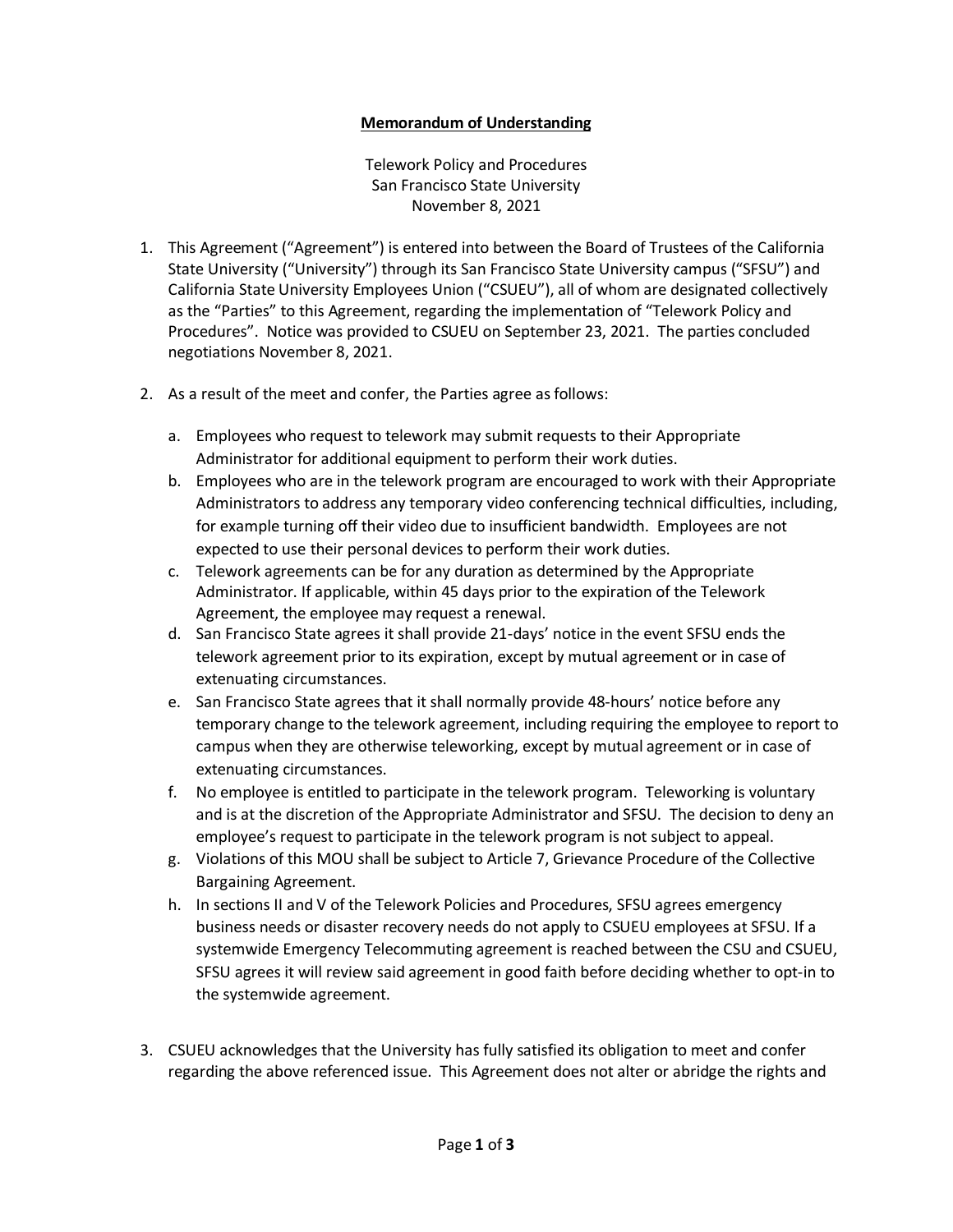Telework Policies and Procedures (SFSU) November 8, 2021

> obligations contained in the January 31, 2018 - June 30, 2022 Collective Bargaining Agreement between the Parties.

 $\frac{1}{2}$ Sica Westbay (Nov 10, 2021 15:28 PST)  $\frac{1}{2}$  lngrid C. Williams (Nov 9, 2021 17:15 PST) a Westbay

Jessica Westbay Ingrid C. Williams Vice President for Representation AVP of Human Resources

Brenda Brown

Brenda Brown Theresa Pollard

[\\_\\_\\_\\_\\_\\_\\_\\_\\_\\_\\_\\_\\_\\_\\_\\_\\_\\_\\_\\_\\_\\_\\_\\_\\_\\_\\_\\_\\_\\_\\_\\_\\_\\_\\_](https://adobefreeuserschannel.na1.documents.adobe.com/verifier?tx=CBJCHBCAABAAyOc8BIQyLkuM94V7Gwn62xDTPvmxXi46) [\\_\\_\\_\\_\\_\\_\\_\\_\\_\\_\\_\\_\\_\\_\\_\\_\\_\\_\\_\\_\\_\\_\\_\\_\\_\\_\\_\\_\\_\\_\\_\\_\\_\\_\\_](https://calstate.na1.documents.adobe.com/verifier?tx=CBJCHBCAABAAyOc8BIQyLkuM94V7Gwn62xDTPvmxXi46) Thomas Le (Nov 9, 2021 16:29 PST)  $P(201117:29)$  PST)

Pam Robertson Thomas Le

[\\_\\_\\_\\_\\_\\_\\_\\_\\_\\_\\_\\_\\_\\_\\_\\_\\_\\_\\_\\_\\_\\_\\_\\_\\_\\_\\_\\_\\_\\_\\_\\_\\_\\_\\_](https://calstate.na1.documents.adobe.com/verifier?tx=CBJCHBCAABAAyOc8BIQyLkuM94V7Gwn62xDTPvmxXi46) Don Moreno (Nov 11, 2021 12:57 PST) Don Moreno

Don Moreno Vice Chair, Bargaining Unit 5

cai Daw McCulley (Nov 9, 2021 17:25 PST)

Dawn McCulley Chair, Bargaining Unit 7

[\\_\\_\\_\\_\\_\\_\\_\\_\\_\\_\\_\\_\\_\\_\\_\\_\\_\\_\\_\\_\\_\\_\\_\\_\\_\\_\\_\\_\\_\\_\\_\\_\\_\\_\\_](https://calstate.na1.documents.adobe.com/verifier?tx=CBJCHBCAABAAyOc8BIQyLkuM94V7Gwn62xDTPvmxXi46) Andrea Skinner (Nov 9, 2021 16:37 PST)

Andrea Skinner Vice Chair, Bargaining Unit 9

[\\_\\_\\_\\_\\_\\_\\_\\_\\_\\_\\_\\_\\_\\_\\_\\_\\_\\_\\_\\_\\_\\_\\_\\_\\_\\_\\_\\_\\_\\_\\_\\_\\_\\_\\_](https://na1.documents.adobe.com/verifier?tx=CBJCHBCAABAAyOc8BIQyLkuM94V7Gwn62xDTPvmxXi46) Nick Wirz (Nov 10, 2021 09:21 PST)

Nick Wirz Labor Relations Representative

For the CSUEU: For the California State University:

[Ingrid C. Williams](https://adobecancelledaccountschannel.na1.documents.adobe.com/verifier?tx=CBJCHBCAABAAyOc8BIQyLkuM94V7Gwn62xDTPvmxXi46)

San Francisco State University

## [\\_\\_\\_\\_\\_\\_\\_\\_\\_\\_\\_\\_\\_\\_\\_\\_\\_\\_\\_\\_\\_\\_\\_\\_\\_\\_\\_\\_\\_\\_\\_\\_\\_\\_\\_](https://adobecancelledaccountschannel.na1.documents.adobe.com/verifier?tx=CBJCHBCAABAAyOc8BIQyLkuM94V7Gwn62xDTPvmxXi46) [\\_\\_\\_\\_\\_\\_\\_\\_\\_\\_\\_\\_\\_\\_\\_\\_\\_\\_\\_\\_\\_\\_\\_\\_\\_\\_\\_\\_\\_\\_\\_\\_\\_\\_\\_](https://adobecancelledaccountschannel.na1.documents.adobe.com/verifier?tx=CBJCHBCAABAAyOc8BIQyLkuM94V7Gwn62xDTPvmxXi46) Theresa Pollard (Nov 9, 2021 16:31 PST) Theresa Pollard

Lead Labor Representative **Director of Employee & Labor Relations** San Francisco State University

Thomas Le

Vice Chair, Bargaining Unit 2 Senior Manager of Systemwide Labor Relations California State University